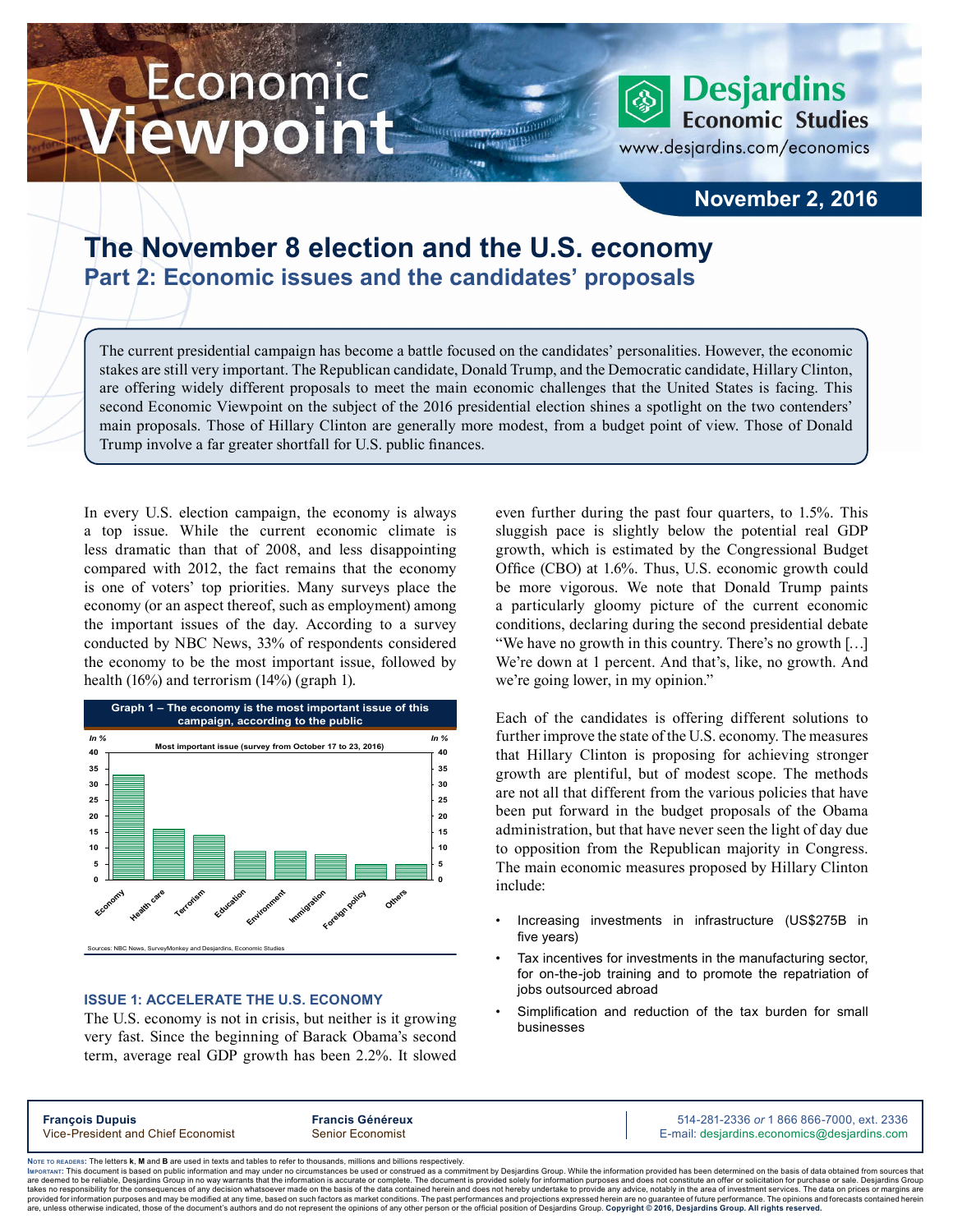

These investments and lower revenues would be financially counteracted by raising taxes on the wealthy. The net budget effect over 10 years of the taxation measures applied to households and businesses (without taking the proposed spending and investments into account) is around US\$1,400B. These tax grabs are likely to have a negative effect on growth.

Other measures that the Democratic candidate is proposing could promote economic growth, but they are difficult to quantify and their net effect in the short term is more uncertain. Two measures that come to mind are financial assistance for college education, and immigration reform, which would both provide a way to legalize the status of unauthorized immigrants while expanding the labour supply with the arrival of newcomers.

For Donald Trump, accelerating the U.S. economy would involve four key measures:

- Drastic income tax cuts for individuals and businesses
- Increased investments in infrastructure
- Easing of the regulatory burden
- A firmer stance on international trade

The tax cuts proposed by the Republican candidate are huge. On a "static" basis, i.e. without taking into account the positive budget repercussions due to stronger growth, their cost amounts to US\$4,400B, of which US\$1,400B comes from lowering marginal tax rates for households and US\$2,100B from lowering the corporate income tax rate<sup>1</sup>. By comparison, the estimated cost of the tax cuts implemented by George W. Bush in 2001 and 2003 was around US\$1,500B (i.e. the equivalent of US\$1,980B in 2016). Obviously, these tax cuts in themselves would enable economic growth to accelerate dramatically in the very short term. However, the enormous cost to the budget and the negative consequences for the federal government's deficit and debt in the medium and long terms would likely shake the confidence of economic agents, not to mention the effects on the financial markets. According to Donald Trump's proposals, the direct losses of budget revenues would be compensated somewhat by certain spending cuts, but mostly by additional revenues generated by much faster growth. The Republican plan is to "boost growth to 3.5 percent per year on average, with the potential to reach a 4 percent growth rate." This growth assumption, in a context of relatively low potential due to demographic factors, is called into question by many analysts. In these circumstances, a future President Trump

might have to revise his tax ambitions downwards in order to find allies in Congress.

The other measures that Donald Trump is proposing to accelerate economic growth are less clear, and their scope remains vague. The possible effects on the economy are also less convincing. On the subject of infrastructure, Mr. Trump proposes to at least double the amount of spending proposed by Mrs. Clinton. He also proposes to spend far more on defence, with an additional cost over 10 years estimated at around US\$500B.

Rolling back regulations could help energize the U.S. economy. The National Association of Manufacturers estimates that the annual cost of regulations is around US\$2,000B (i.e. over 10% of GDP) and that this burden rests to a disproportionate degree on the shoulders of small businesses (which Mrs. Clinton also wishes to help).

In the medium term, there is every reason to think that some of Mr. Trump's policies would have negative effects on the U.S. economy. Even if the United States records a trade deficit, raising tariff or non-tariff barriers could be detrimental to the country's standard of living and to exporting firms (closed markets) or importers (higher input costs). Moreover, hindering foreign competition could theoretically have an adverse effect on the productivity of U.S. firms and, by extension, negatively affect potential GDP. Drastic restrictions on immigration could also drag down U.S. growth by shrinking the labour force (another component of potential GDP).

**Findings for Issue 1: Accelerate the U.S. economy** In both cases, the presidential candidates' main proposals for kick-starting economic growth are far from offering guaranteed results. Hillary Clinton's proposals are too modest to make any real change to the current economic conditions. As for Donald Trump, his proposals are not very credible in the short term, and even risky in the medium term.

### **ISSUE 2: INCOME INEQUALITIES**

A better distribution of income within the U.S. economy is mainly perceived as a Democratic policy, rather than a Republican one. But this topic has gained more attention in recent years. The financial crisis affected the entire country, but Americans perceive that the benefits of the recovery have not been felt by everyone. The widening of income and wealth inequalities within an economy is also increasingly seen to be an impediment to economic growth.

<sup>&</sup>lt;sup>1</sup> Tax Foundation, Details and Analysis of Donald Trump's Tax Proposals, October 2016.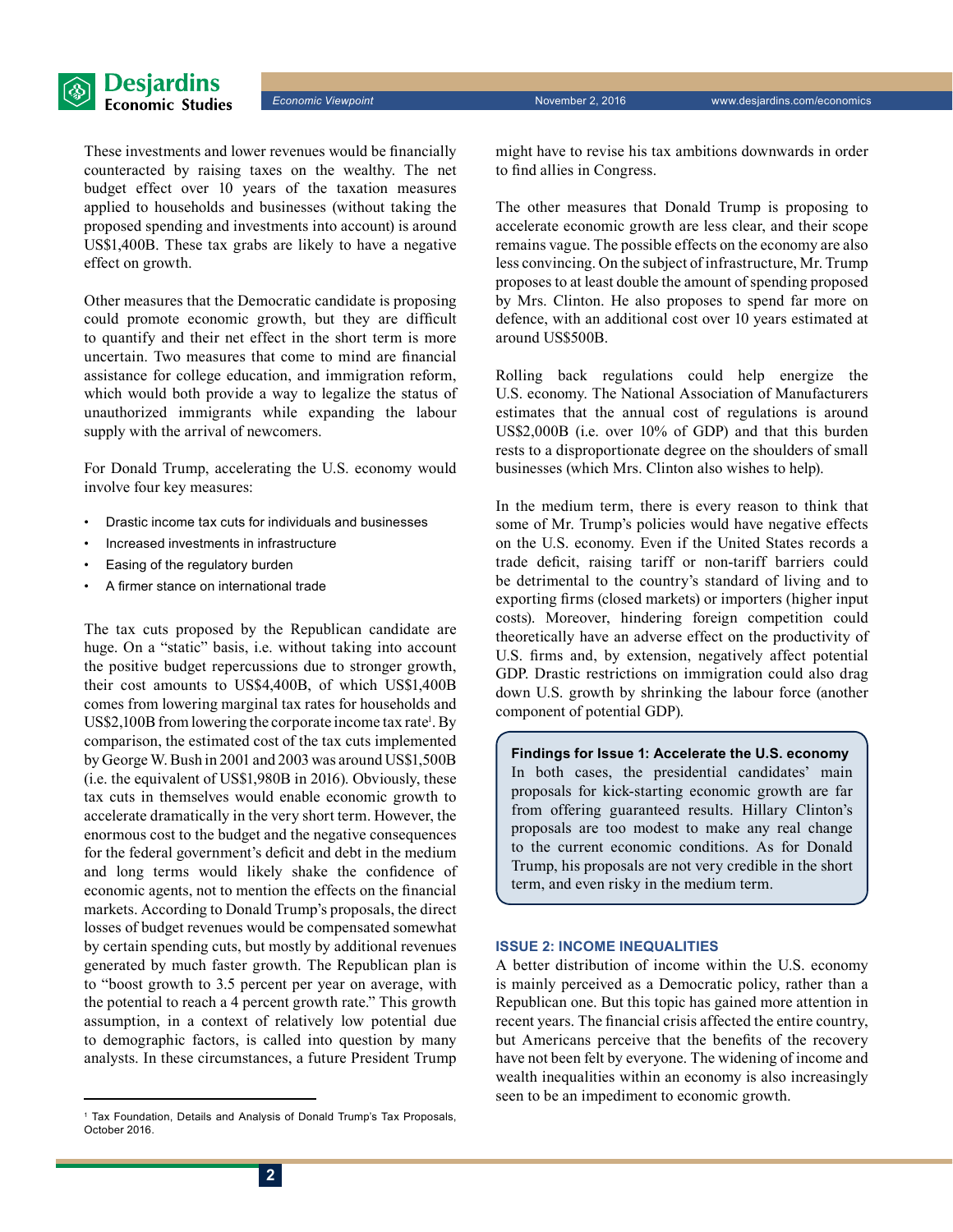In the United States, we especially note that the real median household income has not budged much in recent decades, and that there was even a downward trend since the end of the 1990s (graph 2). But the latest data show some improvement, and this median rose by 5.2% in 2015 according to Census Bureau data. In particular, we note gains in the lowest income segments (graph 3).



Sources: U.S. Census Bureau and Desjardins, Eco



Hillary Clinton has put a great deal of emphasis on this issue during the current presidential campaign, all the more so because it was the core of the political platform of her rival for the Democratic nomination, Vermont senator Bernie Sanders. Her proposals to moderate income inequalities rely mainly on taxation strategies. Her tax measures are as follows:

- A 4% surtax on incomes over US\$5,000,000
- A minimum tax rate of 30% for incomes over US\$1,000,000 (the Buffet rule)
- A varied structure for capital gains, depending on the period of ownership; higher tax rates for certain types of capital gains
- A cap of 28% for many tax deductions

• Raise the estate tax to a maximum of 65% (for estates over US\$500,000,000) and lower the exemption from US\$5,450,000 to US\$3,500,000

Desjardins **Economic Studies** 

• Increase the child tax credit, in particular by doubling the maximum credit from \$1,000 to \$2,000 for every child up to four years of age; the credit would also apply to more families with very low incomes

The budget cost of that last measure is US\$199B over 10 years. The first five tax measures would enable the federal government to pocket US\$1,192B at the expense of wealthier families.

Mrs. Clinton is also proposing other measures designed to narrow income gaps by offering additional support to less well-off families. She is promising more spending to promote access to college education, in particular for families with incomes below US\$125,000 per year, and to extend federal health care coverage. She proposes to introduce a tax credit to encourage businesses to share their profits with their workers. Lastly, she is in favour of raising the federal minimum wage to around \$15 over a period of time (it has been set at \$7.25 since 2009), with regional variations according to the cost of living.

These measures are in stark contrast with the policies proposed by Donald Trump, in particular in the area of taxation. As was described in the previous section, the Republican candidate's economic policy is based on a sharp cut to household income tax:

- Lower the marginal tax rates for most taxpayers and reduce the number of tax brackets from seven (10%, 15%, 25%, 28%, 33%, 35%, 39.6%) to three (12%, 25%, 33%)
- Increase the basic deductions to more than double the current values
- Eliminate the 3.8% surtax (earmarked for the federal health care program) on capital gains and dividends for the highest incomes
- Eliminate the alternative minimum tax (AMT)
- Eliminate the federal estate tax
- Introduce tax credits for child care

These measures reduce the tax burden for taxpayers in all tax brackets<sup>3</sup>. But the difference compared with the status quo, in terms of dollars or of proportion, is far greater for wealthier households.

The contrast between the two candidates' respective programs is especially striking in that Mrs. Clinton's

<sup>&</sup>lt;sup>3</sup> The Tax Policy Center although estimates that Donald Trump's Tax plan would raise taxes for 8.7 million families, mostly single parents. Tax Policy Center, Families Facing Tax Increases with Trump's Tax plan, October 28, 2016.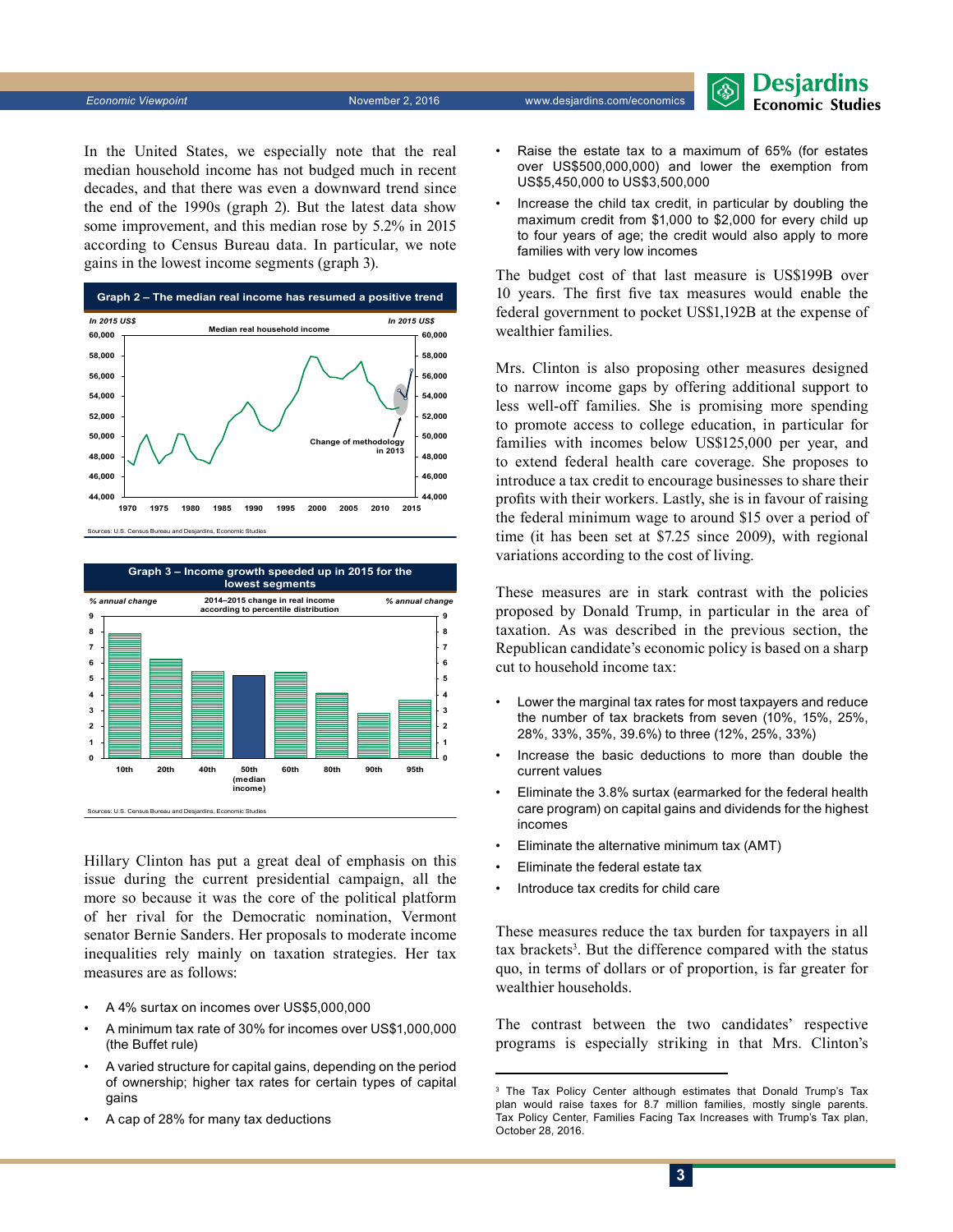

**Economic Viewpoint November 2, 2016** www.desjardins.com/economics

penalizes the wealthy to a disproportionate degree, whereas the measures put forward by Donald Trump are to their advantage (table 1). In the first case, the top 1% pay for 92.2% of the tax changes, and their after-tax income shrinks by 7.4%. In the second case, they receive 47.3% of the tax easing and their after-tax income shoots up by 13.5%. For the less wealthy, the difference is modest: the bottom 20% of income-earners would see their after-tax income rise by 0.7% under Clinton, i.e. around US\$100, or by 0.8% under Trump (\$110). But Trump's fiscal program is more favourable for middle-income earners (those in the second, third and fourth quintiles) compared with the Democratic proposals, which do not change things much.

While most taxpayers could benefit under Trump's plan, the income gap between the poorest and the wealthiest would certainly not get any narrower, on the contrary. During the first presidential debate, in a segment on the topic of income inequality, the Republican candidate discussed the subject from a perspective of economic growth and international trade. The additional economic activity generated by his tax cuts and the renegotiation of trade agreements would promote job creation and higher wages and, by extension, the income of all Americans.

With respect to the minimum wage, Donald Trump seems to have a rather changeable position, but it appears to be evolving towards some openness to a moderate increase. During the primaries, he was categorically opposed to any increase in the minimum wage. In November 2015, he considered that it was too high and worried about the competitiveness of businesses. Yet, during an interview last summer, he seemed to be open to the idea of raising it to \$10.

### **Findings for Issue 2: Income inequalities**

Hillary Clinton's proposals take a step forward to limit income inequalities, but it is more by taxing the wealthiest than by offering solutions to sustainably improve the situation of the poorest households. As for the tax measures that Mr. Trump is proposing, they could well exacerbate the gap that already exists.

### **ISSUE 3: SOCIAL PROGRAMS AND OBAMACARE**

The future and the sustainability of American social programs are among the concerns that voters currently have. One of the most important is the social security program, i.e. the public pension plan available to seniors aged 65 and up. Other social programs, such as Medicare (health care for the elderly), Medicaid (health care for those with very low incomes) and Obama's health care reform are also among the issues of this campaign. Given the aging of the population and the increase in general health care costs, the fiscal burden of these programs is expanding. The total expenses associated with them represented 49.2% of total federal spending, and 58.1% of government revenues, during fiscal 2016. And that trend is heading up. Barring any legislative change, the cost should reach US\$3,628B ten years from now, i.e. 72.7% of expected revenues in 2026.

For the social security program, Hillary Clinton proposes to support its sustainability by allocating a portion of the higher taxes collected from the wealthy to the fund for that program. During the third presidential debate, she also discussed the possibility of raising the cap on the payroll tax that funds the program. She opposes privatizing the program, and reducing the benefits. Donald Trump is also

|                                        | Distribution of tax proposals by income level<br><b>Clinton</b> |                                             |                                 | <b>Trump</b>          |                                             |                          |
|----------------------------------------|-----------------------------------------------------------------|---------------------------------------------|---------------------------------|-----------------------|---------------------------------------------|--------------------------|
| Distribution by<br>income (percentile) | % effect<br>on income                                           | Average effect in US\$<br>on the tax burden | <b>Proportion of</b><br>changes | % effect<br>on income | Average effect in US\$<br>on the tax burden | Proportion of<br>changes |
| $0 - 20$                               | 0.7                                                             | $-100$                                      | $-3.3$                          | 0.8                   | $-110$                                      | 1.1                      |
| $20 - 40$                              | 0.4                                                             | $-140$                                      | $-3.7$                          | 1.2                   | $-400$                                      | 3.0                      |
| $40 - 60$                              | 0.2                                                             | $-110$                                      | $-2.6$                          | 1.8                   | $-1,010$                                    | 6.6                      |
| $60 - 80$                              | 0.1                                                             | $-40$                                       | $-0.9$                          | 2.2                   | $-2,030$                                    | 11.3                     |
| $80 - 90$                              | $-0.1$                                                          | 100                                         | 0.8                             | 2.3                   | $-3,270$                                    | 7.9                      |
| $90 - 95$                              | $-0.4$                                                          | 750                                         | 3.1                             | 2.8                   | $-5.350$                                    | 6.2                      |
| $95 - 99$                              | $-1.5$                                                          | 4.690                                       | 14.7                            | 6.0                   | -18.490                                     | 16.3                     |
| More than 99%                          | $-7.4$                                                          | 117.760                                     | 92.2                            | 13.5                  | $-214.690$                                  | 47.3                     |
| More than 99.9%                        | $-10.8$                                                         | 805.250                                     | 64.9                            | 14.2                  | $-1,066,460$                                | 24.2                     |
| <b>TOTAL</b>                           | $-1.2$                                                          | 830                                         | 100.0                           | 4.1                   | $-2,940$                                    | 100.0                    |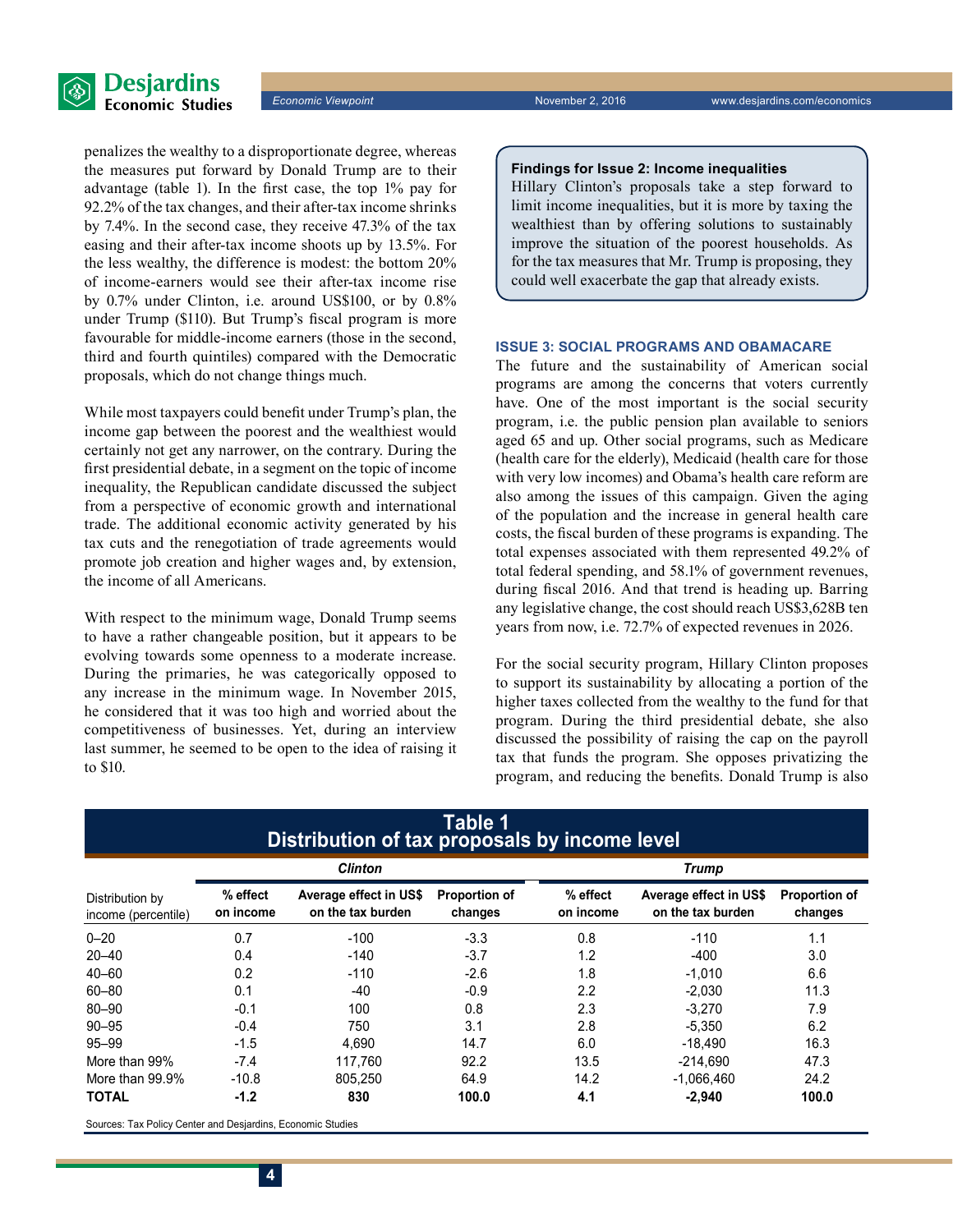

against any reduction in benefits for seniors. Instead, he would endeavour to reform the program to make it more efficient, eliminate fraud and make it solvent. During the third presidential debate, he argued that the economic growth generated by his tax cuts would help to fund social programs.

The health insurance program that was introduced in 2010 by the Obama administration, officially called the Affordable Care Act and commonly referred to as Obamacare, has been a target for criticism from the Republicans. Its implementation was not without turmoil, but it has achieved some success: the ratio of Americans aged under 65 with no health insurance dropped from 16.6% in 2013 to 10.5% in 2015 (graph 4), a decline of 12.8 million people. This is a dramatic trend shift, helped by Obamacare, the main components of which are the expansion of the Medicaid program, an obligation for insurers to provide equivalent programs for all customers regardless of their state of health, the establishment of regulated insurance markets in every state, and federal subsidies to support the purchase of private insurance in those markets. But the program is facing many challenges, including a lower level of participation than originally anticipated and a lack of competition in some states that is exacerbated by some insurance companies pulling out of the program. In the first few years of the program, the premiums paid for access to insurance provided in the regulated markets turned out to be lower than expected, but some catching up in that regard is now expected for 2017. Note that the obstruction by the Republican members of Congress to any legislative adjustment to Obamacare—apart from its abolition—has made it impossible to resolve the program's shortcomings. Lastly, the CBO estimated in 2015 that repealing the program would generate a shortfall in the federal budget over 10 years ranging from US\$137B (dynamic analysis including effects on the economy) to US\$353B (static analysis).



Obviously, the Republican and Democratic positions on this issue are firmly entrenched. The Republicans have always had but one opinion on the subject, since 2010: Obamacare must be repealed. Donald Trump agrees with this, estimating that the program is damaging to the health of the economy, curtails job creation and costs too much. To replace it, he proposes setting up health savings plans, a total tax deduction for insurance premiums, and increasing competition by allowing the sale of health insurance between states. As for the Medicaid program, he suggests giving the states lump sums of funding and letting them do all the administration. Meanwhile, Hillary Clinton wants to defend and extend Obamacare, in particular by attempting to set up a "public insurance option" (a government agency that would provide health insurance programs in competition with the private insurers). In addition, she proposes allowing seniors aged 55 and over to purchase membership in the Medicare program. The costs of Mrs. Clinton's health insurance proposals amount to around US\$250B over 10 years.

### **Findings for Issue 3: Social programs and Obamacare**

Both candidates oppose major changes to the social security program. However, their positions on President Obama's health insurance reform differ considerably. Mrs. Clinton wants to expand it, while Mr. Trump proposes to abolish it. However, it is doubtful whether the replacement measures that the Republicans are offering would provide such broad health insurance coverage.

#### **ISSUE 4: PUBLIC FINANCES**

The U.S. federal government's financial position has improved since the crisis. Deficits were exceeding US\$1,000B from 2009 to 2012. They subsequently shrank in half, reaching US\$439.1B in 2015. The 2016 fiscal year closed last September with a negative balance of US\$587.4B. The public debt has ballooned from 39.3% of GDP in 2008, to 76.3% in 2016.

Given the current low interest rates, the debt clearly generates little concern in the financial markets. However, the CBO's forecasts show that the situation is not going to improve. Without legislative changes, the deficits and the debt will tend to re-inflate over the next 10 years (graph 5 on page 6).

The promises being made by the presidential hopefuls would not improve the situation. On one hand, it is false to assert, as Mrs. Clinton did during the third debate, that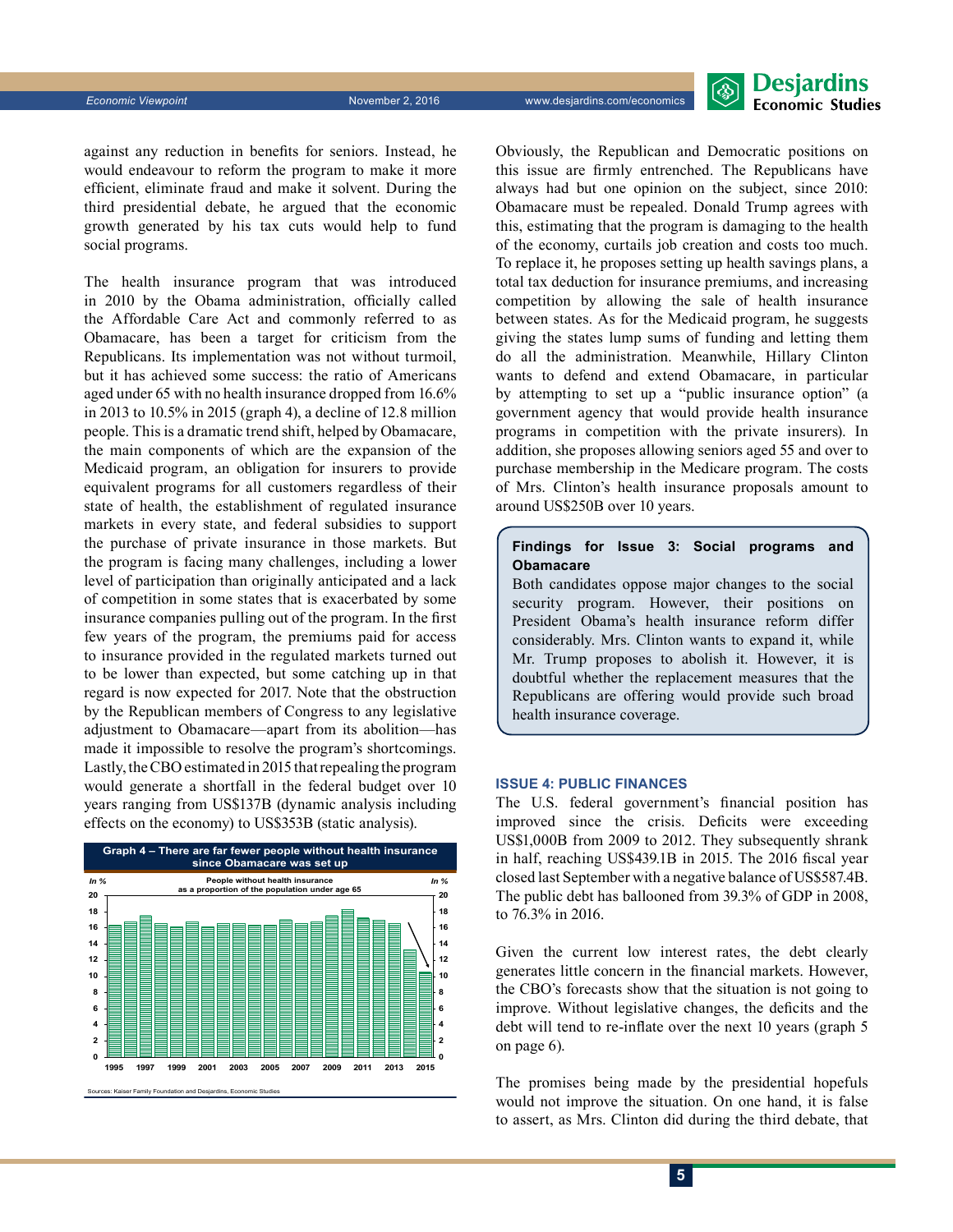



the Democratic program would add nothing to the debt. For one thing, the deficits already exist, and the measures she is proposing will not immediately balance the public finances. For another, even if we consider the marginal effect in relation to the basic scenarios of the CBO or other organizations, we still perceive a shortfall of around US\$200B over 10 years. However, we should point out that this amount is relatively modest compared with an accumulated deficit of US\$8,571B forecast by the CBO by 2026, or with a debt that could surpass US\$23,000B (85% of GDP) within 10 years, according to the same scenario.

Under Mr. Trump's platform, the budget situation could deteriorate substantially. As we have seen, his plan includes massive tax cuts for individuals and businesses that would subtract US\$4,400B. To that cost we must add higher expenses relating to defence, veterans' services, infrastructures, security and immigration control. He does suggest cutting non-military discretionary spending by 1% per year. That was estimated at US\$602B for the 2016 fiscal year, i.e. around 15% of the federal government's total spending, and it is already relatively low. It is always possible to achieve some savings, but they will be too modest in size to balance out the Republican promises. To do that, the Trump plan is counting on a major acceleration in economic growth—a risky assumption. Without that economic miracle, the budget shortfall associated with the measures proposed by Donald Trump is US\$5,300B over 10 years. The debt could skyrocket to more than US\$28,000B, i.e. 105.1% of GDP. Table 2 presents the costs of both candidates' key measures, and graph 6, the effect thereof on the federal debt.

**Economic Viewpoint November 2, 2016** www.desjardins.com/economics

## **Table 2 – Budget impacts, over 10 years, of the measures proposed by the candidates\***

|                                                                                                                                                                                                                                                                | <b>Clinton</b>                                                                      | <b>Trump</b>                                                                          |  |
|----------------------------------------------------------------------------------------------------------------------------------------------------------------------------------------------------------------------------------------------------------------|-------------------------------------------------------------------------------------|---------------------------------------------------------------------------------------|--|
| In US\$B                                                                                                                                                                                                                                                       |                                                                                     |                                                                                       |  |
| <b>Health policies</b><br>Modifying Obamacare<br>Modifying health services<br>Public health spending<br>Lump-sum funding to the states<br>for Medicare                                                                                                         | $-250$<br>$-450$<br>250<br>$-50$                                                    | -50<br>$-500$<br>$-50$<br>n/a<br>500                                                  |  |
| <b>Fiscal policies</b><br>Business income tax<br>Individual income tax                                                                                                                                                                                         | 1,600<br>150<br>1,050                                                               | $-4,500$<br>$-2,850$<br>$-900$                                                        |  |
| Child care and other assistance                                                                                                                                                                                                                                | $-150$                                                                              | $-550$                                                                                |  |
| Fees payable to financial<br>institutions<br>Estate tax                                                                                                                                                                                                        | 150<br>400                                                                          | n/a<br>$-200$                                                                         |  |
| Immigration reform<br>Higher education<br>Education and child care<br>Infrastructure<br>Defence<br>Help for veterans<br>Family policy<br>Cut to non-military discretionary<br>spending<br>Other spending<br>Effect of proposals on the interest<br>on the debt | 100<br>$-500$<br>$-200$<br>$-300$<br>x<br>$-50$<br>$-300$<br>n/a<br>$-200$<br>$-50$ | -50<br>n/a<br>n/a<br>$\mathbf x$<br>$-450$<br>$-500$<br>$-50$<br>750<br>250<br>$-700$ |  |
| <b>TOTAL</b>                                                                                                                                                                                                                                                   | $-200$                                                                              | $-5,300$                                                                              |  |

Due to a difference between sources, amounts may differ from those shown in the text

NOTE: A minus sign (-) means an increase in the budget deficit. n/a: not available; x: insufficient details to evaluate the budget cost

Sources: Committee for a Responsible Federal Budget and Desjarding

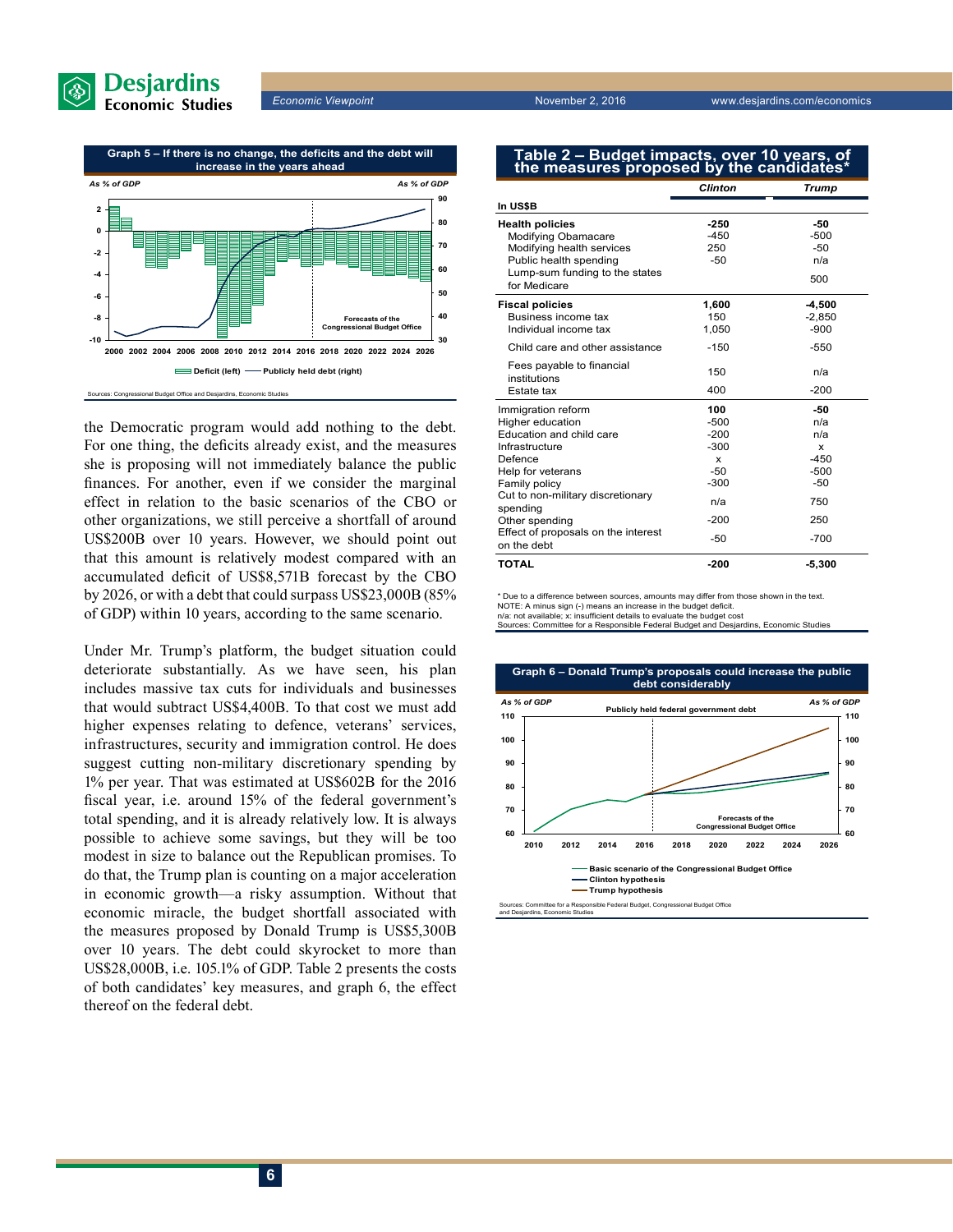*Economic Viewpoint* November 2, 2016 www.desjardins.com/economics



### **Findings for Issue 4: Public finances**

Neither candidate offers any concrete solutions to repair the finances of the U.S. federal government to any great extent. The deficits and the debt will keep increasing. Under a Clinton administration, the increase would be fairly similar to what is already expected. Under Donald Trump, public finances could deteriorate considerably more, unless his very optimistic assumptions of strong economic growth really pan out.

### **ISSUE 5: INTERNATIONAL TRADE**

After decades when global trends were definitely moving towards greater economic integration, headwinds are now starting to blow. Protectionism and economic nationalism appear to be gaining popularity, not only in the United States but elsewhere around the world. In a way, the British decision on Brexit, the wariness surrounding the Trans-Pacific Partnership (TPP), the difficulty in hammering out a free-trade agreement between the United States and the European Union and, lastly, the problems in achieving the ratification of the Canada–European Union free trade agreement are all, to varying degrees, symptoms of this rise of protectionism.

In the past, concerns about the liberalization of trade were mainly expressed by the left side of the U.S. political spectrum. This mindset was often supported by large labour movements and thus carried more weight within the Democratic party. But this state of affairs has changed considerably with Donald Trump's arrival on the political scene. Mr. Trump's flatly protectionist positions are in contrast with the traditional views of the Republican party.

Thus, we are left without any great champion of free trade. Right now, the best we can find is Barack Obama, who is still trying to have the TPP ratified by Congress and to push the negotiations with the European Union forward. As for Hillary Clinton, she now opposes ratifying the Trans‑Pacific Partnership. She is also against setting up new agreements that do not meet her high bar for raising the standard of living, creating well paid jobs and reinforcing national security. She would seek to support national buying initiatives along businesses' supply chains. She is also prepared to take measures against countries that manipulate their currencies, and opposes recognizing China as a market economy. Mrs. Clinton also wants to revisit the trade agreements that already exist, including the North American Free Trade Agreement (NAFTA). We would point out that these policies are not all that different from what Bill Clinton and Barack Obama were proposing in their presidential campaigns.

Donald Trump goes further in opposing free trade. When it comes to trade, he follows a winners-and-losers reasoning. He claims that previous administrations, both Democratic and Republican, have made the United States the loser. To reverse that situation, Mr. Trump wants to completely review the existing trade agreements with the explicit objective of making them more favourable to the United States. In the case of NAFTA, the request to re-open negotiations would be immediate. Faced with a refusal to renegotiate, the United States would state its intention of withdrawing from the agreement. Chapter 22 of NAFTA allows such an exit with six months' notice, and the President of the United States may exercise that option without the explicit consent of the Congress.

As far as China is concerned, the Republican candidate feels that it should be labelled as a currency manipulator. If China did not change its behaviour, additional customs tariffs would be put in place.

Mr. Trump pins great hopes on his firmer trade policy. He believes that free trade is one of the main sources of the economic downturn that he perceives in the United States. Closing markets could bring back some of the economic activity that has been transferred to other countries, and the benefits would be particularly felt in the manufacturing sector and by the middle class. Here he is focusing mainly on Mexico and China; he has not really made any comments about trade with Canada. However, a resurgence of U.S. protectionism is a major risk for the Canadian economy.

Despite Mr. Trump's promises, a new wave of protectionism would actually be detrimental to the U.S. economy. Many studies show a modest, but positive, impact from NAFTA on the United States. Moreover, any sudden imposition of tariff barriers would trigger a large spike in producer and consumption prices. According to Moody's, a 45% tariff on Chinese imports and a 35% tariff on Mexican imports other than oil would cause a 15% surge in import prices and a 3% rise in consumption prices (peaking six quarters after the rise in import prices). Risks of reprisals would also be significant; Canada, Mexico and China are the three main destinations for U.S. goods exports (graph 7 on page 8).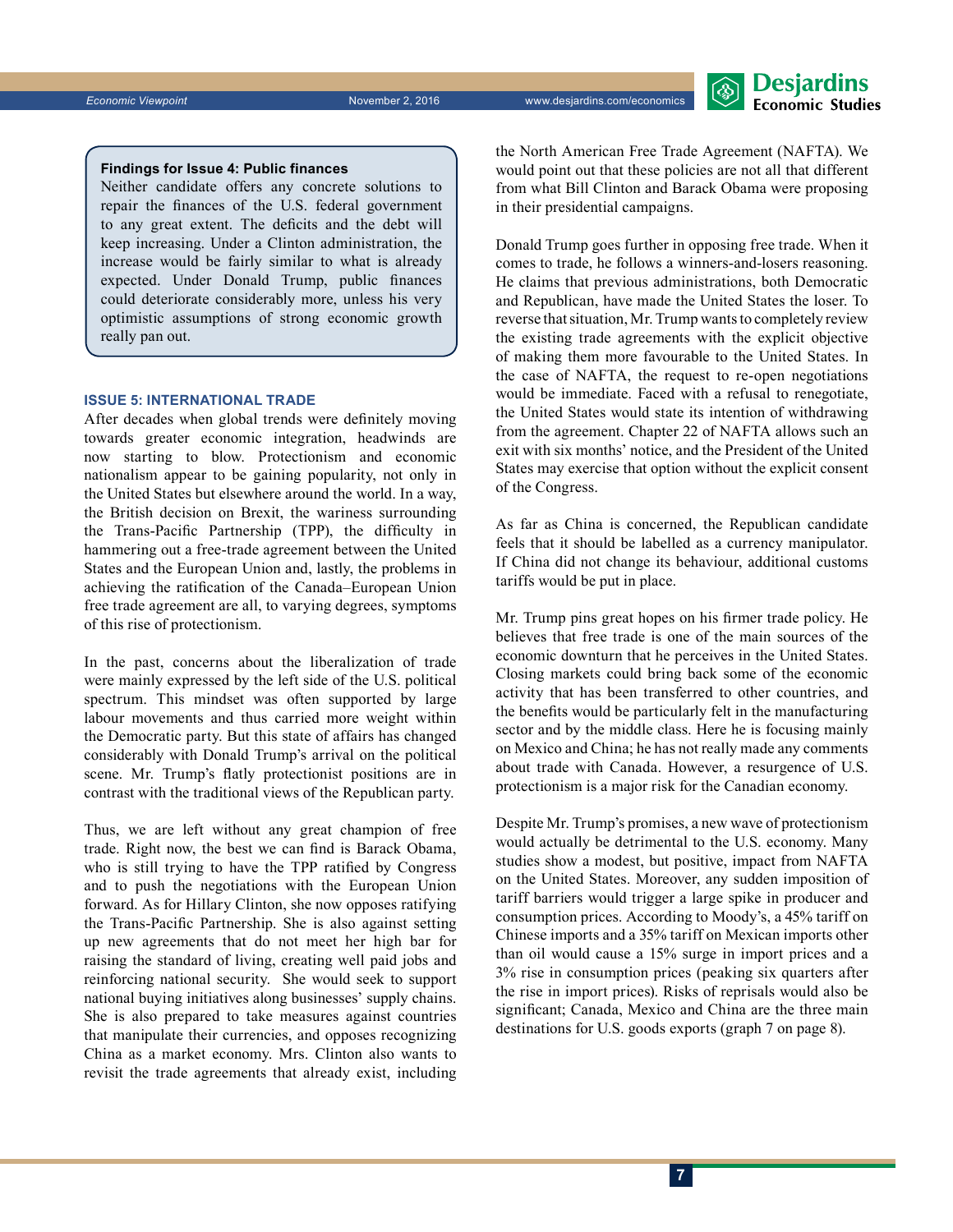

*Economic Viewpoint* November 2, 2016 www.desjardins.com/economics



### **Findings for Issue 5: International trade**

During this campaign, both candidates have adopted more protectionist stances compared with previous presidents. One may worry about this tendency on the part of Hillary Clinton, but the real concerns stem mainly from Mr. Trump's plan. He has been quite clear about his distrust of free-trade agreements, and he has repeatedly described NAFTA as the worst trade agreement ever. One gets the feeling that the Republican candidate is particularly resentful of Mexico and its cheaper labour supply. Nevertheless, any renegotiation of NAFTA also carries a major risk for Canada.

### **OTHER ECONOMIC ISSUES:**

Apart from these issues, there are, from an economic viewpoint, many other topics to keep an eye on in this election campaign. Of these, there are two subjects on which Donald Trump and Hillary Clinton present markedly different positions: immigration and policies on energy and the environment.

### **IMMIGRATION**

In 2014, there were 42.4 million immigrants in the United States, representing 13.3% of the population. Approximately 1.3 million immigrants entered the country in that same year, coming mainly from India, China, Mexico, Canada and the Philippines. Among these newcomers, the United States took in 69,926 refugees. As for illegal immigrants, their numbers were estimated at 11.1 million in 2014, of whom 5.8 million were from Mexico. This unauthorized population has been on a slight downward trend since 2007 (graph 8).



Donald Trump has made the immigration issue one of the main components of his campaign. He started off by blaming Mexican illegal immigrants for all sorts of evils that are plaguing the United States. Then, he took aim at immigrants and refugees from the Middle East. His plan proposes, among other things, to significantly bolster security at the country's borders, to encourage voluntary deportations, to make sure that any person who has entered illegally could be expelled, and to tighten the rules on issuing work visas. These measures could shrink the labour force and cause a slowdown in the U.S. economy.

As for Mrs. Clinton, she is proposing instead to reform immigration in order to facilitate the entry into the United States of family members of permanent residents and the granting of work permits, in particular (but not exclusively) for well-educated immigrants. She would also open a channel for the legalization of unauthorized immigrants. When a bill including similar measures was the subject of a bipartisan vote in the Senate (although it was rejected in the House of Representatives), the CBO had estimated that it could generate 3.3% growth in real GDP in the space of 10 years.

### **ENERGY AND THE ENVIRONMENT**

With respect to the energy policies that are being proposed, the contrast between Republicans and Democrats hinges mainly on the debate between renewable energy and fossil fuels. The measures that Hillary Clinton is proposing seek to defend, implement and extend the standards governing pollution and energy efficiency. In collaboration with the states and municipalities, she would introduce a program worth US\$60B to reduce carbon emissions. She would cut the subsidies and credits to which oil and gas companies are currently entitled. She is promising US\$30B to provide assistance to communities affected by the decline of the coal industry. She opposes the Keystone XL pipeline project.

**8**